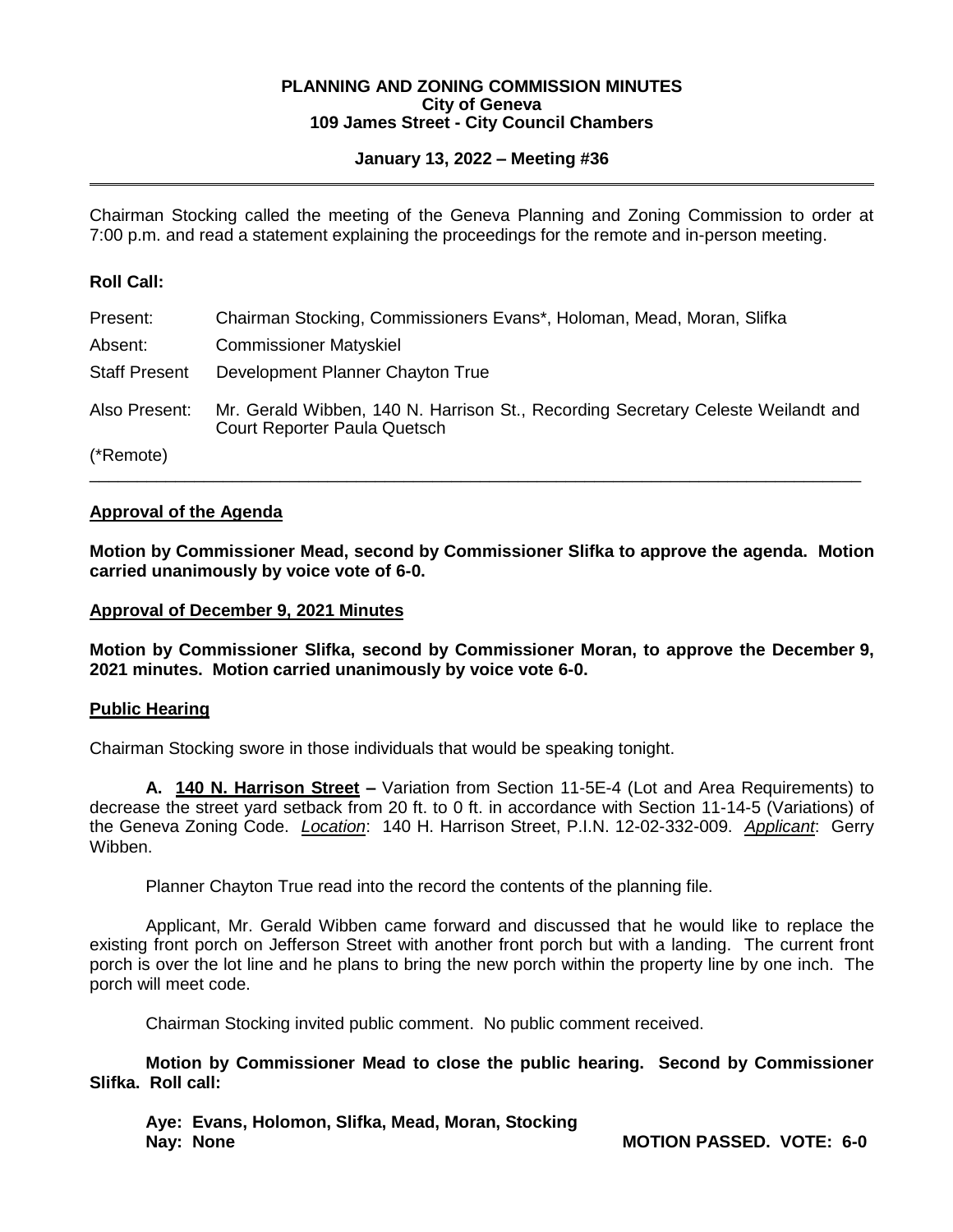**Motion by Commissioner Mead, second by Commissioner Slifka to approve a variation from Section 11-5E-4 (Lot and Area Requirements) to decrease the required street yard setback on Jefferson Street from 20 ft. to 0 ft. in accordance with Section 11-14-5 (Variations) of the Geneva Zoning Code, subject to the findings of fact in staff's report. Roll call:** 

### **Aye: Evans, Holoman, Slifka, Mead, Moran, Stocking Nay: None MOTION PASSED. VOTE: 5-0**

Per staff, the above recommendations will be sent to the City Council meeting on January 24, 2022 (to be verified by staff) at 7:00 p.m. in Council chambers.

**B. Delnor-Community Hospital PUD Expansion**– An amendment to the Fisher Farms Planned Unit Development to remove parcel 12-05-400-021 and an amendment to the Delnor Community Hospital Planned Unit Development to include parcels Nos. 12-05-400-021 and 12-05-400- 007 in accordance with Ordinance 2003-33 (The Delnor Community Planned Unit Development) and Section 11-14A (Site Plan Review) of the City of Geneva Zoning Ordinance. *Location*: 300 S. Randall Road. *Applicant*: Northwestern Medical Healthcare.

Planner Chayton True read into the record the contents of the planning file.

Representing the applicant, Christian Banks, project manager for planning and construction for Delnor Hospital, summarized the topics that would be covered for the expansion of Delnor's Cancer Center.

Mr. Goran Vukovljak, architect for the project, referenced the proposed site plan. The expansion will be located to the south of the current cancer center and will jut out into the pond. The parking for this project will be met. The expansion, when completed, will look like the current center with no real delineation between the original building 7and the new expansion. Details followed. Materials for the proposed expansion will be identical to the original building.

Mr. Steven Kranenborg, project manager with V3 Companies, and civil engineer for the project, reviewed where the volume of water for the existing pond would be relocated7, i.e., toward the western portion of the pond. Details followed on how the new expansion would be constructed into the pond basin.

A review of the interior layout of the new expansion followed. Mr. Banks confirmed that two parcels would be added to the PUD, but no construction would take place on them at this time.

City Planner, Mr. True, reminded the commissioners to focus on the two parcels being brought into the PUD at this time, for public hearing purposes, noting the site plan review would follow on the agenda. Mr. True confirmed that no comments were received from the nearby residents. Asked if the two parcels were on the tax rolls currently and would they be exempt if developed, Mr. Banks offered to take back the question to Northwestern. Additional questions followed regarding the traffic flow at the southern entrance of the campus.

## Chairman Stocking invited public comment.

Mr. John Dashner, 733 Lexington Drive, asked what the current pond was used for, was there an impact study on it, and would the new expansion building actually match the existing metal panel material on the original building.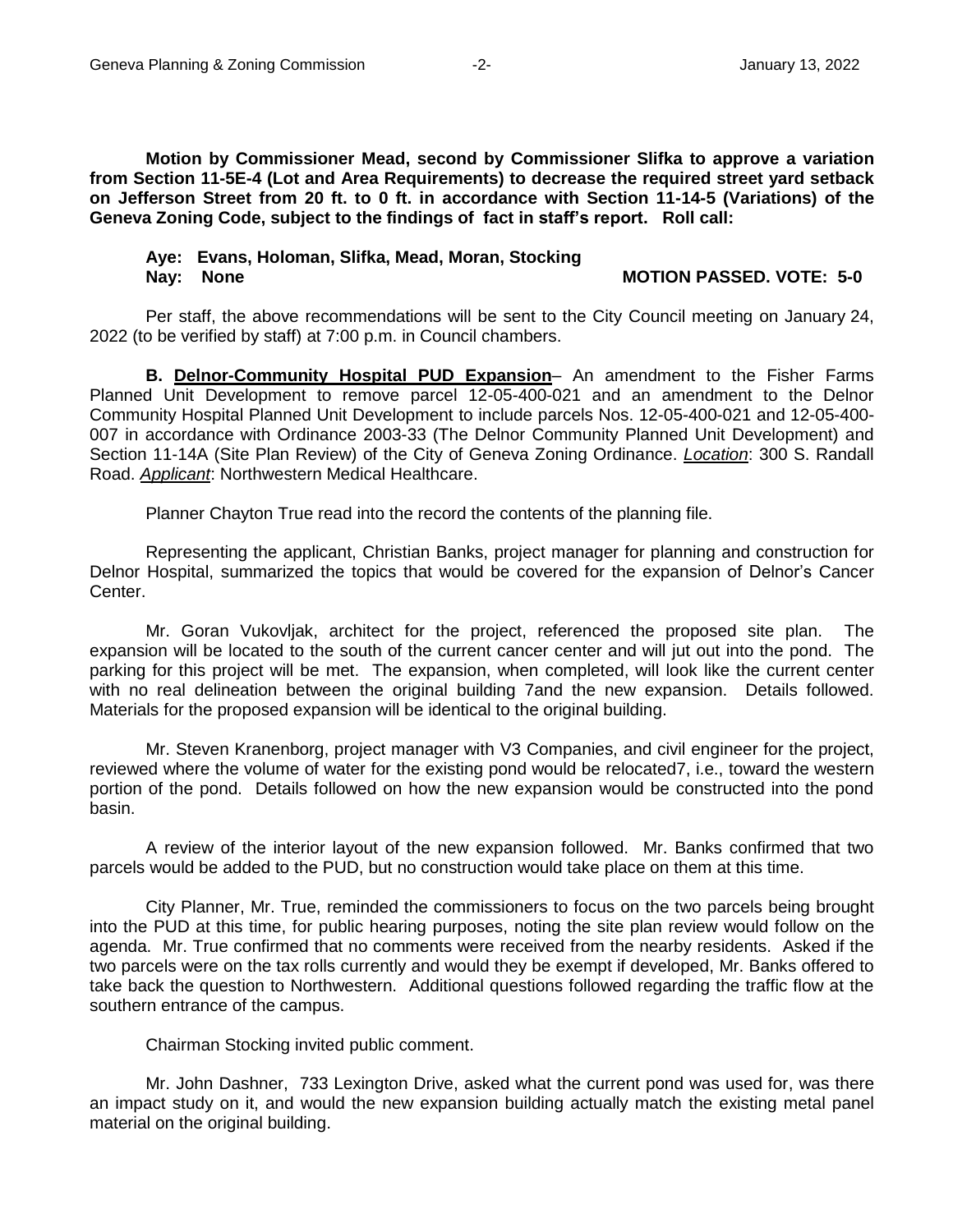Mr. Kranenborg, with V3 Companies, stated the volume of water was being replaced at a 1 to 1 ratio and the pond was designed for flood control. Its design will follow the requirements of the Kane County stormwater ordinance. Regarding the metal material, it would be the same material to create the look of a unified building.

**Motion by Commissioner Slifka to close the public hearing. Second by Commissioner Mead. Roll call:** 

**Aye: Evans, Holoman, Mead, Slifka, Moran, Stocking Nay: None MOTION PASSED. VOTE: 6-0** 

**Motion by Commissioner Mead, second by Commissioner Slifka to approve an amendment to the Fisher Farms Planned Unit Development to remove Parcel No. 12-05-400-021, subject to the findings of fact in staff's report. Roll call:** 

**Aye: Evans, Holoman, Mead, Slifka, Moran, Stocking Nay: None MOTION PASSED. VOTE: 6-0** 

**Motion by Commissioner Mead, second by Commissioner Slifka to approve an amendment to the Delnor Community Hospital Planned Unit Development to include parcel Nos. 12-05-400-021 and 12-05-400-007, subject to the findings of fact in staff's report. Roll call:**

**Aye: Evans, Holoman, Mead, Slifka, Moran, Stocking Nay: None MOTION PASSED. VOTE: 6-0**

### **Site Plan Review**

**A. Northwestern Medicine – Delnor Hospital Cancer Center Expansion** – A proposed 15,500 sq. foot expansion of the existing 35,034 sq. foot cancer center. *Location*: 300 S. Randall Road. *Applicant*: Northwestern Memorial Healthcare.

Because this matter was addressed above, commissioners .centered their discussion on the pond's volume, flood control, and how the new pond would be designed to meet Kane County's stormwater ordinance. Mr. Kranenborg explained to commissioners that the pond would not be dredged to become deeper, as it was fairly deep already at more than 20 feet. To date he was not aware of any flooding issues with the current pond. Asked if it was really cost effective to construct the building into the pond versus expanding to another part of the site, Mr. Goran Vukovljak explained it was key to keeping the cancer center operational and maintaining the current parking lot. The project would be in phases with completion expected in 2023. Per the applicant, the pond would remain at the same water level.

**Motion by Commissioner Mead, second by Moran. to approve a site plan for a proposed 15,466 sq. foot expansion to the existing 35,034 sq. foot cancer center on the campus of Northwestern Memorial Healthcare, 300 S. Randall Road, Geneva, subject to the findings of fact in staff's report. Roll call:** 

**Aye: Evans, Holoman, Mead, Slifka, Moran, Stocking Nay: None MOTION PASSED. VOTE: 6-0** 

Per staff, the above recommendations for both cases will be sent to the City Council meeting scheduled for February 7, 2022 at 7:00 p.m. in Council chambers.